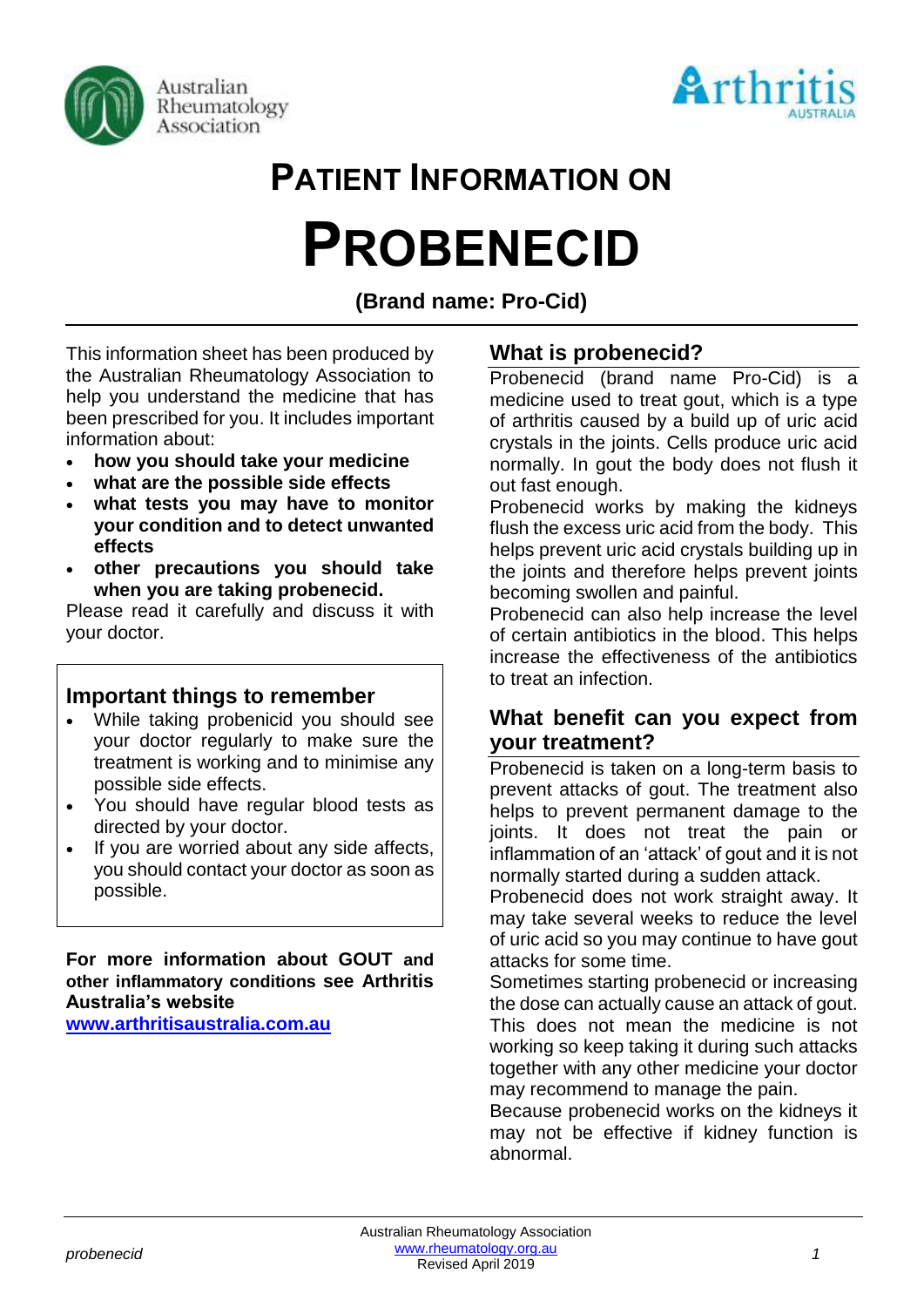# **How is probenecid taken?**

Probenecid is taken by mouth as a tablet and is usually taken twice a day.

It should be taken after food to reduce stomach upset and the tablets should be swallowed whole.

It should also be taken with plenty of water. In addition, you should drink a lot of water each day when you start taking probenecid and while the dose is being adjusted.

For greatest benefit probenecid should be taken regularly. To help you remember take it at the same time(s) each day. If you forget to take a dose there is no need to double the dose at the next scheduled time.

#### *What is the dosage?*

Tablets come in 500mg strength. Treatment usually starts with a small dose such as ½ a tablet twice a day. It may be increased to 1 or sometimes 2 tablets twice a day with a maximum of 4 tablets a day.

#### *Can other medicines be taken with probenecid?*

Probenecid may be taken in combination with other arthritis and gout medicines including:

- colchicine or allopurinol
- steroid medicines such as prednisolone or cortisone injections into the joint
- anti-inflammatory medicines (NSAIDs) such as naproxen (Naprosyn) or ibuprofen (Brufen/Nurofen)
- simple pain relievers such as paracetamol.

There are separate information sheets for the medicines mentioned above.

#### *How long is the treatment continued?*

Treatment with probenecid is usually continued indefinitely as long as it is effective and as long as no serious side effects occur. If you stop probenecid treatment suddenly there is a risk that your gout will get worse again. Continue with your treatment unless advised by your doctor or unless side effects develop.

# **Are there any side effects?**

Most people do not experience side effects from probenecid. Below are possible side effects that you might experience with your treatment. Tell your doctor if you experience any side effects.

Probenecid should not be taken in some blood disorders or if you have had uric acid kidney stones.

If you do experience side effects a reduction in dose may minimise these so that you can continue to take the medicine. Your doctor will advise on any dose changes that are necessary.

#### *Most common possible side effects*

• The most common side effects are *nausea, vomiting and loss of appetite.* These can be reduced if you eat little and often. Stick to simple foods such as dry toast. If you are sick drink plenty of liquid.

#### *Less common or rare possible side effects*

There are some rare but potentially serious possible side effects with probenecid. These include:

- *Headache, flushing, sore gums, difficulty sleeping and dizziness.*
- *Skin problems:* Probenecid can cause a rash or flaking skin as well as boils, sore lips or mouth ulcers. If any of these occur contact your doctor straight away.
- *Kidney problems:* Probenecid can cause kidney stones. If you get blood in the urine or severe back pain see your doctor. Infrequently, probenecid may cause leakage of protein into the urine. Traces of protein in the urine are often not a problem; larger amounts usually mean that probenicid will be stopped. If protein leakage does occur, provided the probenecid is stopped, there is little chance of serious kidney damage developing.
- The dose of probenecid may need to be reduced or it may need to be stopped if problems occur.

#### *Long term possible side effects*

Probenecid can be taken for long periods to manage gout. There seem to be no additional long term side effects.

Probenecid does not affect a person's ability to have children in the long term. See also *Precautions*.

# **What precautions are necessary?** *Blood tests*

• You may need to have blood tests during the first few months of treatment